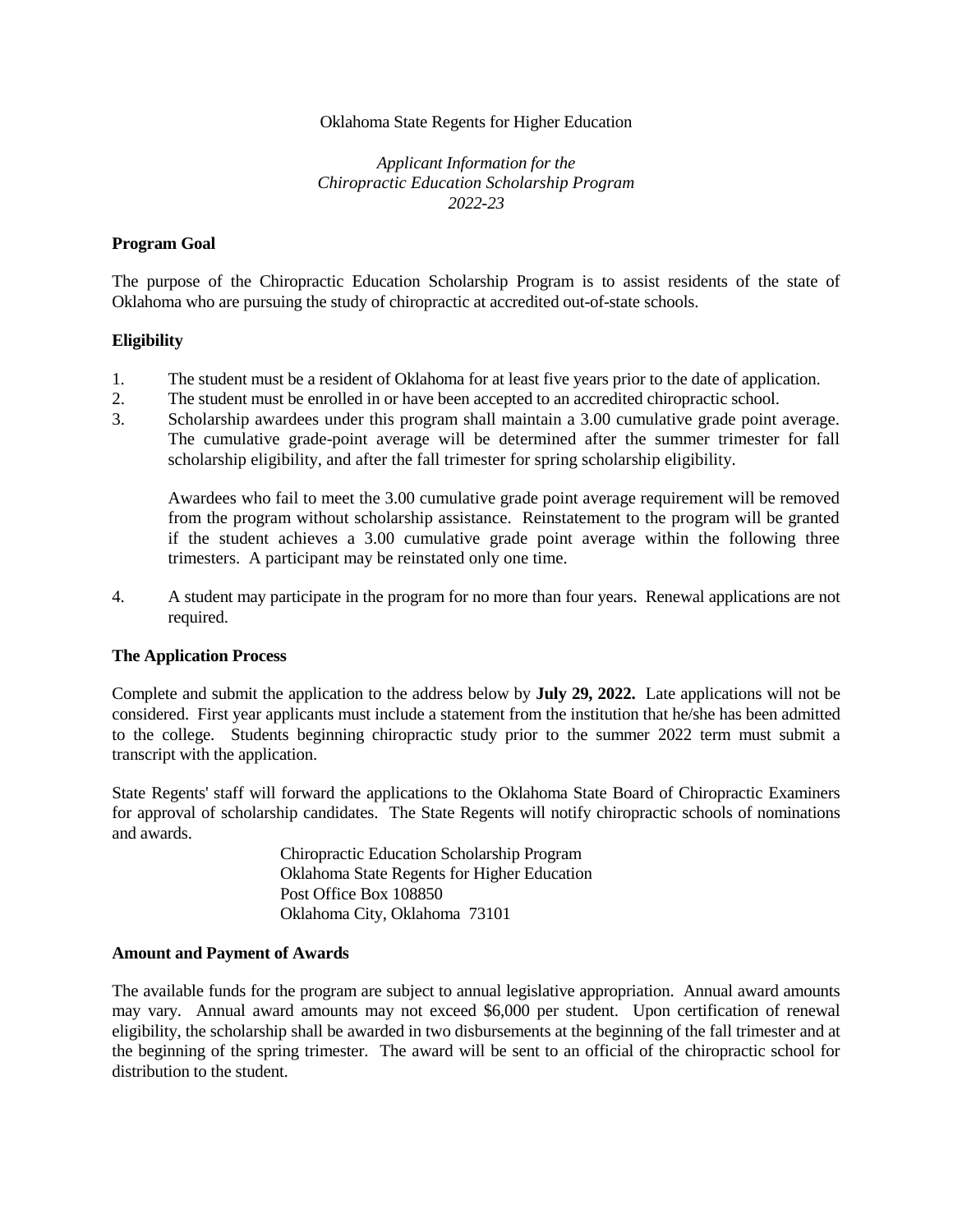## Oklahoma State Regents for Higher Education

# Chiropractic Education Scholarship Program Application for 2022-23

| Name_                                                                                                                                                          |        |                                                                                                                                |     |
|----------------------------------------------------------------------------------------------------------------------------------------------------------------|--------|--------------------------------------------------------------------------------------------------------------------------------|-----|
| First                                                                                                                                                          | Middle | Last                                                                                                                           |     |
|                                                                                                                                                                |        |                                                                                                                                |     |
| Street                                                                                                                                                         | City   | State                                                                                                                          | Zip |
|                                                                                                                                                                |        | Student ID Number <b>Student ID</b> Number                                                                                     |     |
|                                                                                                                                                                |        |                                                                                                                                |     |
|                                                                                                                                                                |        |                                                                                                                                |     |
| What term and year did you enter chiropractic college? Term _______<br>Are you enrolled in an accelerated program?<br>Will you have graduated by January 2023? |        |                                                                                                                                |     |
| Check the college you will be attending for 2022-23:                                                                                                           |        |                                                                                                                                |     |
| Cleveland College of Chiropractic                                                                                                                              |        | Logan College of Chiropractic ____                                                                                             |     |
| Parker College of Chiropractic                                                                                                                                 |        | Life Chiropractic College                                                                                                      |     |
| Palmer Chiropractic College                                                                                                                                    |        | Life Chiropractic College-West                                                                                                 |     |
| <b>Texas Chiropractic College</b>                                                                                                                              |        | University of Western States ____                                                                                              |     |
| Sherman College of Chiropractic                                                                                                                                |        | Other_<br><u> 1989 - Johann John Stone, mars eta bainar eta industrial eta industrial eta industrial eta industrial eta in</u> |     |
|                                                                                                                                                                |        |                                                                                                                                |     |

# **SUPPORTING DOCUMENTATION**

- 1. First year students must include with this application a statement of admission to a college of chiropractic by a school official.
- 2. Students beginning chiropractic study prior to the summer 2022 term must include an official transcript with this application. Students with a cumulative grade point average below 3.00 will not be considered for participation in the program.
- 3. Fall scholarship eligibility will be determined after the summer trimester.